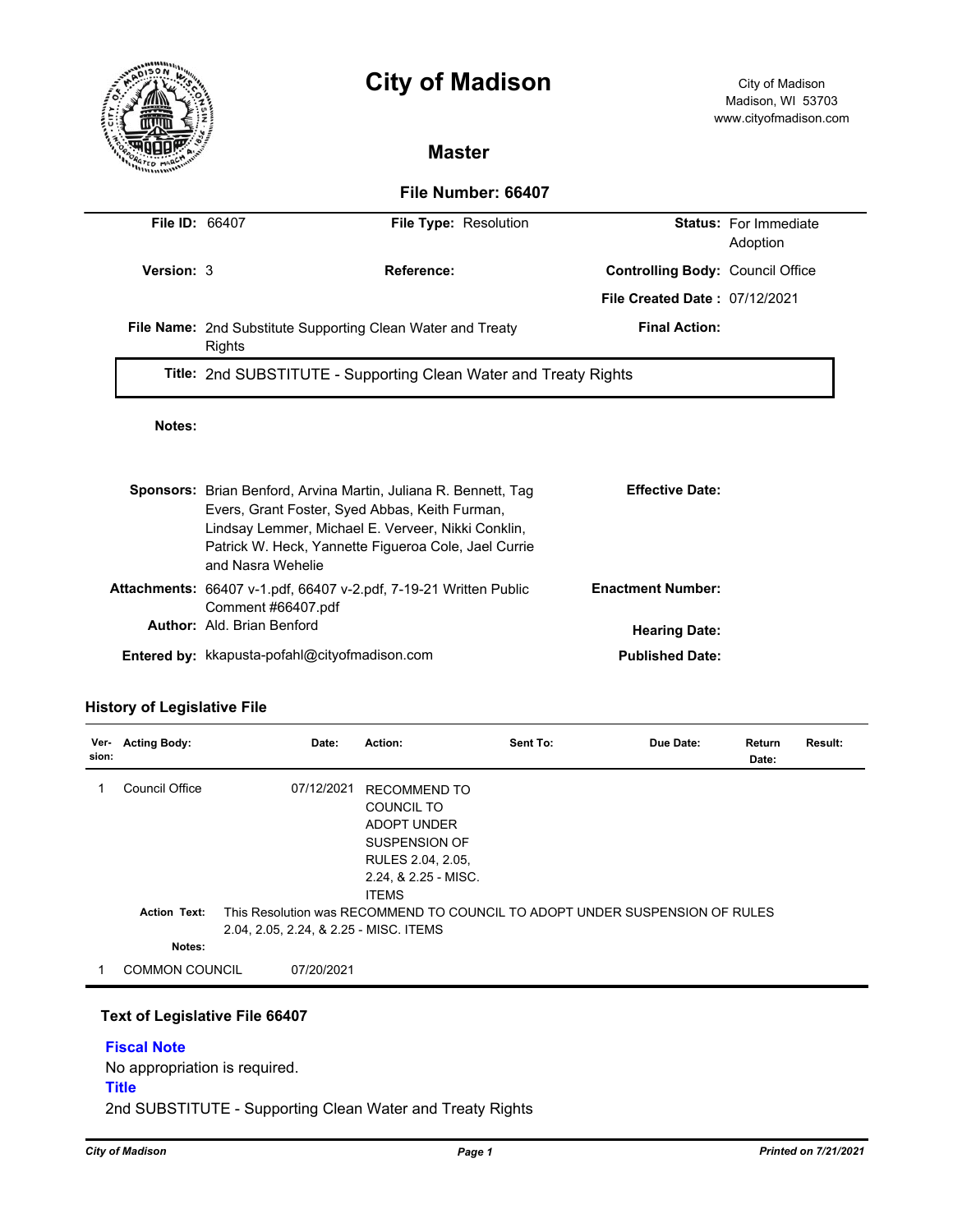#### **Body**

WHEREAS, the Great Lakes comprise largest freshwater system in the world containing over 20% of Earth's fresh water and being the primary water source for more than 40 million people; and,

WHEREAS, Lake Superior is the largest freshwater lake by surface area on Earth containing 10% of the Earth's fresh water; and,

WHEREAS, The Kakagon and Bad River Sloughs on the shore of Lake Superior in the Bad River Reservation were designated Wetlands of International Importance by RAMSAR in 2012 as they contain the only remaining extensive wild rice bed in the Great Lakes region; and,

WHEREAS, the headwaters of the Mississippi River, the second longest river in North America, are located at Lake Itasca in northern Minnesota; and,

WHEREAS, a great diversity of iIndigenous peoples have lived in the Great Lakes region for thousands of years, leaving behind creating many sites of historical and cultural significance to contemporary tTribal communities; and,

WHEREAS, Ojibwe communities<sup>2</sup> Tribes' rights to hunt, fish, gather and practice traditional lifeways off reservation throughout northern Minnesota, northern Wisconsin and northern Michigan's have been codified by more than a dozen treaties with the US Government during the 1800's, particularly in 1837, 1842, 1854 and 1855, and have been upheld in several federal courts since then; and,

WHEREAS, these treaty rights, along with many historic cultural sites and the waters in the Upper Mississippi watershed and the western Great Lakes, are threatened by the construction of Line 3, a new an expanded, rerouted, tar sands pipeline passing through northern Minnesota, and portions of Line 5, a new-reroute of an old, corroding crude oil pipeline that should have been commissioned over a decade ago passing through northern Wisconsin and Michigan's Upper Peninsula crossing under the Straits of Mackinac by Enbridge Energy, a Canadian multinational corporation; and,

WHEREAS, in Minnesota, Line 3 passes under more than 200 bodies of water and has 22 river crossings, including the Mississippi River; and,

WHEREAS, the proposed reroute of Line 5 in Wisconsin passes under dozens of wetlands and crosses White River, Brunsweiler River, Trout Brook, Silver Creek, Bad River, Tyler Forks, Potato River, and Vaughn Creek, all of which drain into the Kakagon and Bad River Sloughs; and,

WHEREAS, Enbridge has a history of catastrophic oil spills in the upper midwest, including in in 1991 in Minnesota when 1.7 million gallons of oil spilled near the Prairie River, and in 2010 in Michigan when 1.1 million gallons of tar sands oil spilled into the Kalamazoo River; and,

WHEREAS, from 2002 to 2018, Enbridge and its joint ventures and subsidiaries reported 307 hazardous liquids incidents to federal regulators - one incident every 20 days on average - which released a total of 2.8 million gallons of hazardous liquids; and,

WHEREAS, Lines 3 and 5 would disproportionately impact  $t$ Tribal people, threaten resources critical to the survival of tribal communities, and exacerbate the already profound disparities in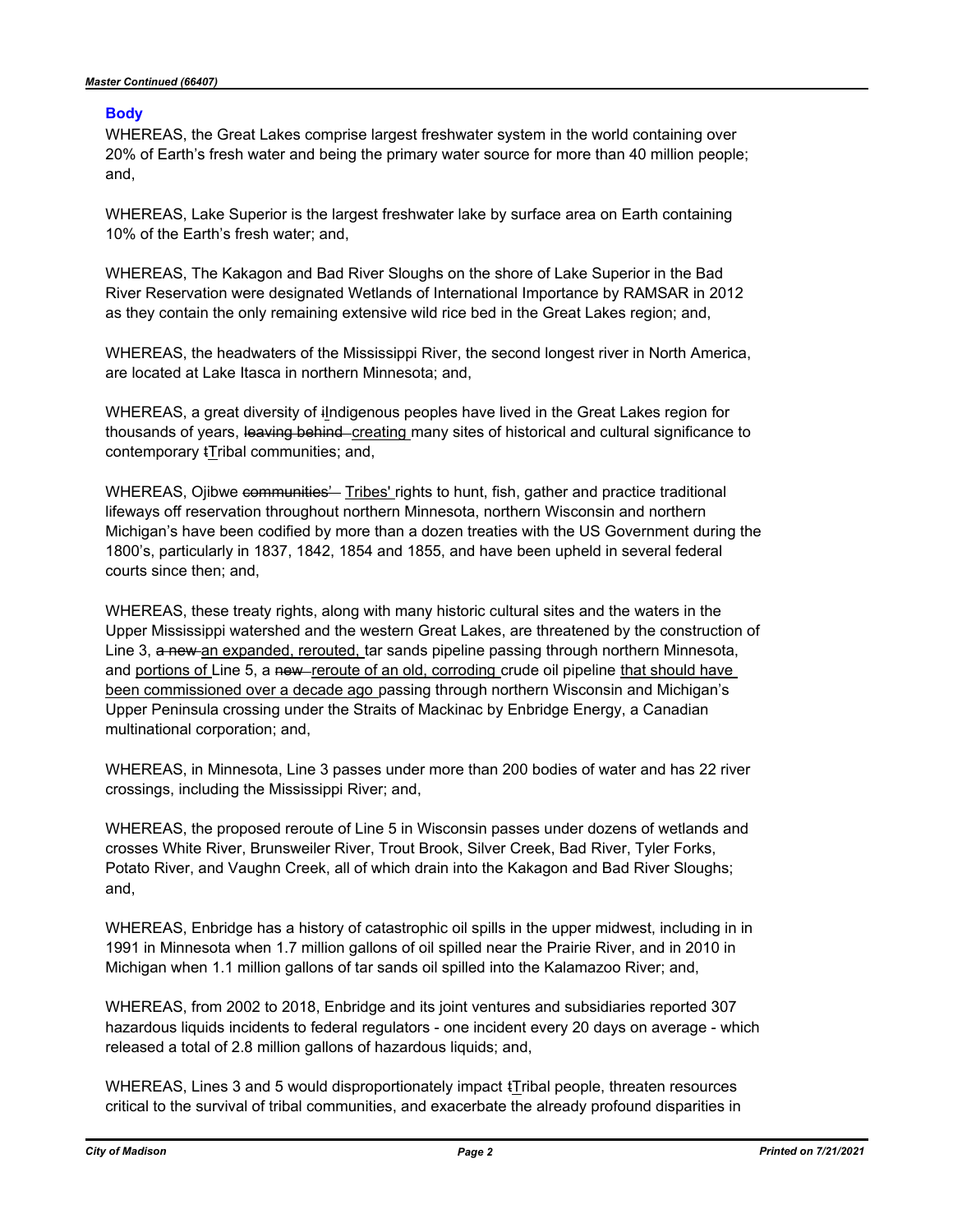health access and outcomes that tribal communities face as a result of structural racism; and,

WHEREAS, the continued extraction of tar sands oil and expansion of fossil fuel infrastructure is contradictory to the goals of the Paris Agreement, a legally binding international treaty on climate change; and,

WHEREAS, at least 17 tTribal governments and iInter-tTribal organizations have passed resolutions opposing potential new Line 5 construction and demanding the removaldecommissioning of the pipeline from under the Straits of Mackinac; and,

WHEREAS, in July 2019 the Bad River Band of Lake Superior Chippewa sued Enbridge to shut down the over sixty year-old Line 5 pipeline running through their rReservation, two years after the expiration of Enbridge's easement; and,

WHEREAS, three times during the permitting process, most recently in August 2020, citing environmental risks and other factors, the Minnesota Department of Commerce concluded that the Line 3 expansion is not in Minnesota's interest, and that the existing pipeline should cease operations; and,

WHEREAS, in November, 2020 following a state review that found that Line 5 is putting the Great Lakes at risk, Michigan Governor Gretchen Whitmer ordered Enbridge Energy to shut it down; and,

WHEREAS, in June, 2021 the Biden Administration ordered a complete Environmental Impact Statement be completed for the portion of Line 5 that passes under the Straits of Mackinac; and,

WHEREAS, on July 2, 2021, the Minneapolis City Council unanimously passed a resolution "Opposing the Enbridge Energy Line 3 Tar Sands Oil Pipeline"; and,

WHEREAS, the City of Madison is located on the traditional homelands of the Ho-Chunk people and their ancestors; and,

WHEREAS, the City of Madison is home to a thriving American Indian Native community, including members of all 11 federally recognized Wisconsin tTribes as well as tribes Tribal Nations from across the continent; and,

WHEREAS, the City of Madison recognizes the importance of maintaining government to government relationships between tTribal governments and local, state and federal governments established by treaties between tTribes and the US Government and has recognized Indigenous Peoples Day since 2005; and,

WHEREAS, the highest concentration of Late Woodland effigy mounds is centered in Madison and Dane County, although most of them were destroyed by the middle of the 20th century, and the State of Wisconsin, County of Dane and City of Madison have codified protection of sacred and otherwise culturally important sites in law and ordinance; and,

WHEREAS, in 2013, the City of Madison divested of fossil fuels (RES-13-00531); and,

WHEREAS, in 2019, the City of Madison affirmed support of the County Climate Coalition, the Paris Climate Accord, environmental sustainability and the City's leadership in environmental sustainability and combating climate change (RES-19-00734); and,